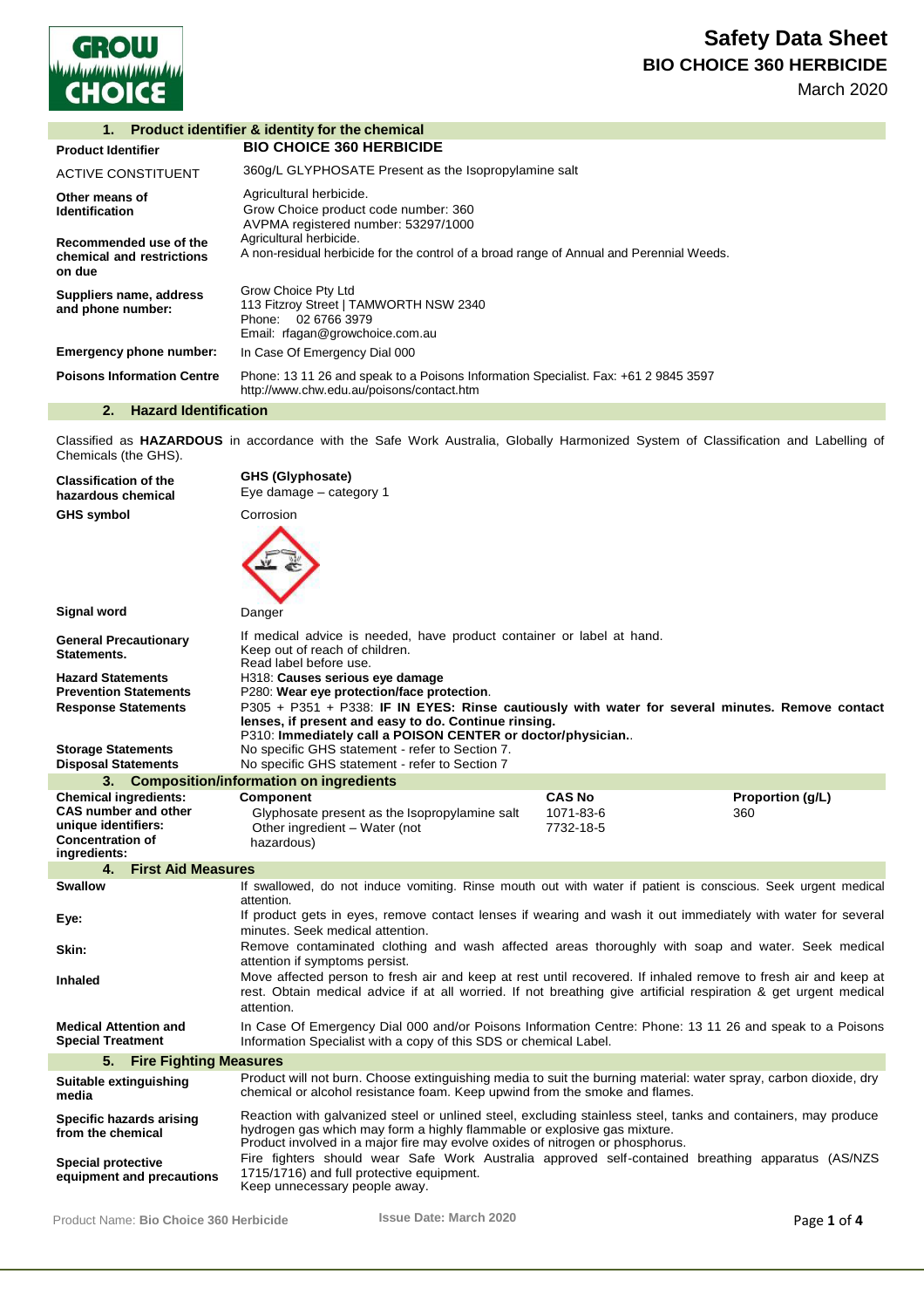**for fire fighters** If it can be done safely, remove intact containers from the fire. Bund area with sand or earth to prevent contamination of drains or waterways. Dispose of extinguishing agent and spillage safely later. Contamination of water bodies should be avoided.

| 6. Accidental release measures                                                      |                                                                                                                                                                                                                                                                                                                                                                                                                                                                                                                                                                                                                                                                                                                                                                                                                                                                                                                                                                                                                                                                                                                                                                                                                                                                                                                                  |  |  |
|-------------------------------------------------------------------------------------|----------------------------------------------------------------------------------------------------------------------------------------------------------------------------------------------------------------------------------------------------------------------------------------------------------------------------------------------------------------------------------------------------------------------------------------------------------------------------------------------------------------------------------------------------------------------------------------------------------------------------------------------------------------------------------------------------------------------------------------------------------------------------------------------------------------------------------------------------------------------------------------------------------------------------------------------------------------------------------------------------------------------------------------------------------------------------------------------------------------------------------------------------------------------------------------------------------------------------------------------------------------------------------------------------------------------------------|--|--|
| <b>Personal precautions,</b><br>protective equipment and<br>emergency procedures    | For personal protective equipment (PPE) and hygiene advice, refer Section 8.                                                                                                                                                                                                                                                                                                                                                                                                                                                                                                                                                                                                                                                                                                                                                                                                                                                                                                                                                                                                                                                                                                                                                                                                                                                     |  |  |
| <b>Environmental precautions</b>                                                    | Avoid contamination of waterways, drains and sewers.                                                                                                                                                                                                                                                                                                                                                                                                                                                                                                                                                                                                                                                                                                                                                                                                                                                                                                                                                                                                                                                                                                                                                                                                                                                                             |  |  |
| <b>Methods and materials for</b><br>containment and cleaning<br>up                  | Reposition any leaking containers so as to minimise leakage.<br>Dam and absorb spill with an absorbent material (eg sand, clay or soil).<br>Shovel the absorbed spill into drums.<br>Final clean up with detergent or degreaser is recommended.                                                                                                                                                                                                                                                                                                                                                                                                                                                                                                                                                                                                                                                                                                                                                                                                                                                                                                                                                                                                                                                                                  |  |  |
| <b>Handling and Storage</b><br>7.                                                   |                                                                                                                                                                                                                                                                                                                                                                                                                                                                                                                                                                                                                                                                                                                                                                                                                                                                                                                                                                                                                                                                                                                                                                                                                                                                                                                                  |  |  |
| <b>Precautions for safe</b><br>handling                                             | Safe work practices are recommended.<br>Avoid contact with eyes and skin.<br>When opening the container and preparing spray wear appropriate PPE (refer Section 8).<br>Do not spray under high wind conditions.<br><b>Hygiene measures:</b><br>When using products, do not eat, drink or smoke.<br>Contaminated work clothing should not be allowed out of the workplace.<br>Wash hands thoroughly with soap and water after use and before eating, drinking, smoking/using tobacco, chewing<br>gum, using the toilet or applying cosmetics.<br>After each day's use, wash gloves, face shield or goggles and contaminated clothing.<br>Avoid contact with eyes and skin.                                                                                                                                                                                                                                                                                                                                                                                                                                                                                                                                                                                                                                                        |  |  |
| Conditions for safe storage,<br>including any                                       | Keep out of reach of children, unauthorised persons and animals.<br>Store in tightly sealed original containers in a dry secure place away from fertilizers, feed and food.                                                                                                                                                                                                                                                                                                                                                                                                                                                                                                                                                                                                                                                                                                                                                                                                                                                                                                                                                                                                                                                                                                                                                      |  |  |
| incompatibilities:                                                                  | Store out of direct sunlight and extreme temperature.                                                                                                                                                                                                                                                                                                                                                                                                                                                                                                                                                                                                                                                                                                                                                                                                                                                                                                                                                                                                                                                                                                                                                                                                                                                                            |  |  |
| 8.                                                                                  | Always read the label and any attached leaflet before use.<br><b>Exposure controls/personal protection</b>                                                                                                                                                                                                                                                                                                                                                                                                                                                                                                                                                                                                                                                                                                                                                                                                                                                                                                                                                                                                                                                                                                                                                                                                                       |  |  |
| Control parameters -                                                                | An exposure standard has not been established for this product.                                                                                                                                                                                                                                                                                                                                                                                                                                                                                                                                                                                                                                                                                                                                                                                                                                                                                                                                                                                                                                                                                                                                                                                                                                                                  |  |  |
| exposure standards,<br>biological monitoring<br>Appropriate engineering<br>controls | Special ventilation is not required for this product.                                                                                                                                                                                                                                                                                                                                                                                                                                                                                                                                                                                                                                                                                                                                                                                                                                                                                                                                                                                                                                                                                                                                                                                                                                                                            |  |  |
| <b>Personal protective</b><br>equipment (PPE)                                       | When opening the container, preparing the spray and using the prepared spray, wear cotton overalls buttoned<br>to the neck and wrist and a washable hat, elbow length PVC chemical resistant and face shield or goggles.<br>Face and Eye Protection: Face shield or goggles.<br>Clothing: Cotton overalls buttoned to the neck and wrist (or equivalent clothing) and a washable hat.<br><b>Gloves:</b> Elbow-length chemical resistant PVC gloves.<br><b>Respiratory:</b> If airborne concentrations are likely to exceed the exposure standards above or if exposed to<br>dust, an AS/NZS 1715/1716 approved respirator should be worn.<br>Training as required by State or Local regulations should be adhered to for people who use pesticides in their<br>job or business.<br>Recommended to use Australian and New Zealand Standard PPE:<br>Overalls<br>AS 3765, Clothing for protection against Hazardous chemicals<br>Gloves:<br>AS/NZS 2161, Industrial safety gloves and mittens (not electrical and medical<br>As/NZS 1337, Eye protectors for industrial applications.<br>gloves) Goggles and face shield<br>Footwear<br>AS/NZS 2210, Occupational protective footwear<br>AS NZS 1715 Selection, Use and Maintenance of Respiratory Protective Devices<br>Respirators<br>AS/NZS 1716, Respiratory Protective Devices |  |  |
| <b>Requirements Concerning</b><br><b>Training</b>                                   | Check State and/or Territory regulations that require people who use pesticides in their job or business to have<br>adequate training in the application of the materials.                                                                                                                                                                                                                                                                                                                                                                                                                                                                                                                                                                                                                                                                                                                                                                                                                                                                                                                                                                                                                                                                                                                                                       |  |  |
| 9.<br>Physical and chemical properties (continued on page 3)                        |                                                                                                                                                                                                                                                                                                                                                                                                                                                                                                                                                                                                                                                                                                                                                                                                                                                                                                                                                                                                                                                                                                                                                                                                                                                                                                                                  |  |  |
| Appearance, form, colour and<br>odour                                               | Clear green liquid with a faint amine odour.                                                                                                                                                                                                                                                                                                                                                                                                                                                                                                                                                                                                                                                                                                                                                                                                                                                                                                                                                                                                                                                                                                                                                                                                                                                                                     |  |  |
| pH (1% deion. Water);                                                               | $4.5 - 5.0$ (7% in water)                                                                                                                                                                                                                                                                                                                                                                                                                                                                                                                                                                                                                                                                                                                                                                                                                                                                                                                                                                                                                                                                                                                                                                                                                                                                                                        |  |  |
| <b>Melting point</b>                                                                | $-10^{\circ}$ C                                                                                                                                                                                                                                                                                                                                                                                                                                                                                                                                                                                                                                                                                                                                                                                                                                                                                                                                                                                                                                                                                                                                                                                                                                                                                                                  |  |  |
| <b>Boiling point</b>                                                                | $>100^{\circ}$ C (water only)                                                                                                                                                                                                                                                                                                                                                                                                                                                                                                                                                                                                                                                                                                                                                                                                                                                                                                                                                                                                                                                                                                                                                                                                                                                                                                    |  |  |
| <b>Flash point</b>                                                                  | Not-flammable                                                                                                                                                                                                                                                                                                                                                                                                                                                                                                                                                                                                                                                                                                                                                                                                                                                                                                                                                                                                                                                                                                                                                                                                                                                                                                                    |  |  |
| <b>Specific Gravity</b>                                                             | 1.179                                                                                                                                                                                                                                                                                                                                                                                                                                                                                                                                                                                                                                                                                                                                                                                                                                                                                                                                                                                                                                                                                                                                                                                                                                                                                                                            |  |  |
| <b>Evaporation pressure</b>                                                         | $<$ 1 x 10 5 Pa at 25 $^{\circ}$ C                                                                                                                                                                                                                                                                                                                                                                                                                                                                                                                                                                                                                                                                                                                                                                                                                                                                                                                                                                                                                                                                                                                                                                                                                                                                                               |  |  |
| <b>Flammability</b>                                                                 | Product not flammable                                                                                                                                                                                                                                                                                                                                                                                                                                                                                                                                                                                                                                                                                                                                                                                                                                                                                                                                                                                                                                                                                                                                                                                                                                                                                                            |  |  |
| Vapour pressure                                                                     | No information or data available                                                                                                                                                                                                                                                                                                                                                                                                                                                                                                                                                                                                                                                                                                                                                                                                                                                                                                                                                                                                                                                                                                                                                                                                                                                                                                 |  |  |
| <b>Behaviour in water</b>                                                           | Disperses in water                                                                                                                                                                                                                                                                                                                                                                                                                                                                                                                                                                                                                                                                                                                                                                                                                                                                                                                                                                                                                                                                                                                                                                                                                                                                                                               |  |  |
| <b>Relative density</b>                                                             | 1.704 (20 $^{\circ}$ C)                                                                                                                                                                                                                                                                                                                                                                                                                                                                                                                                                                                                                                                                                                                                                                                                                                                                                                                                                                                                                                                                                                                                                                                                                                                                                                          |  |  |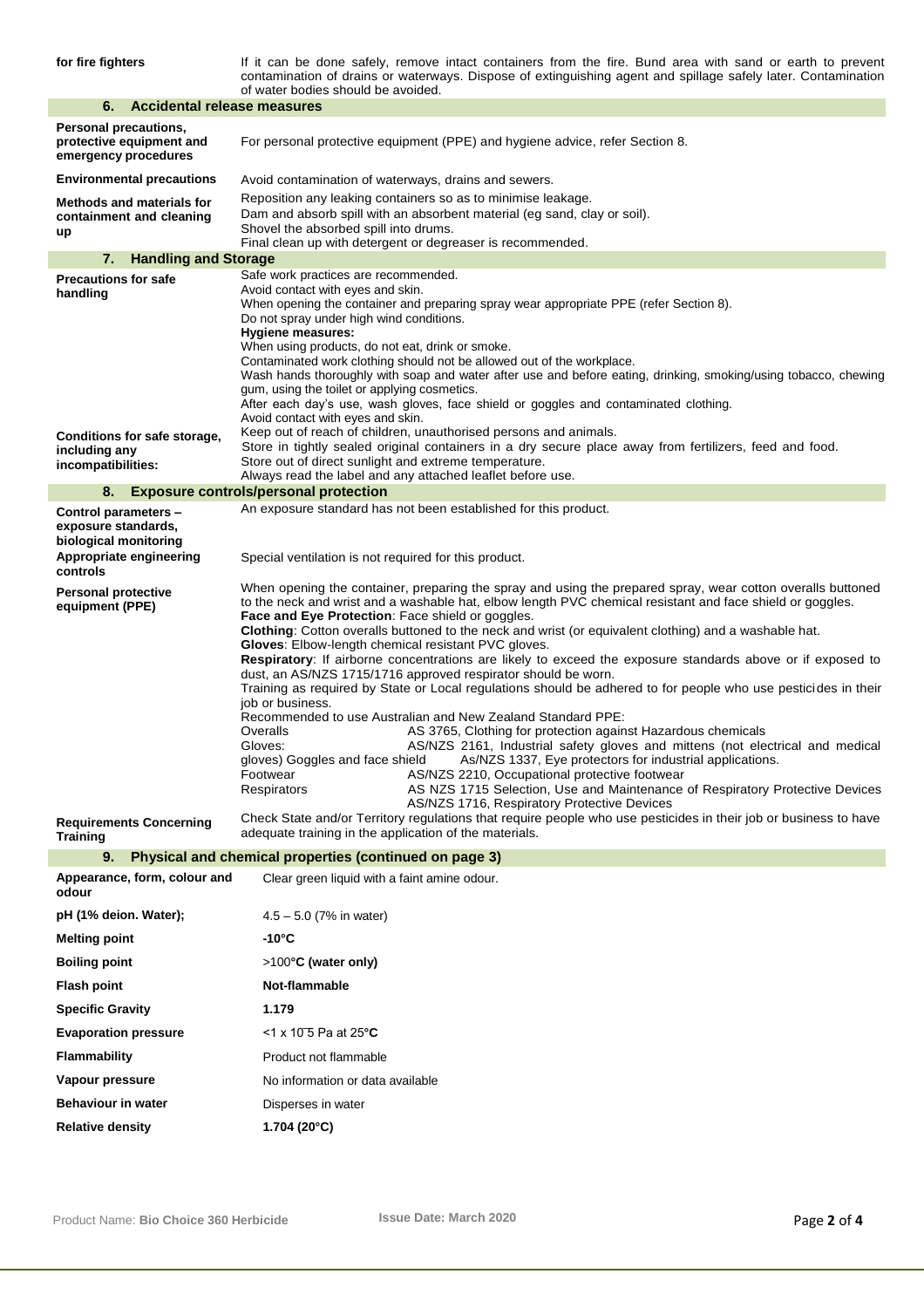| Solubility in water                                                                                                                                    | Soluble in water                                                                                                                                                                                                                                                                                                                                                                                                                                                                                                                                                                        |  |
|--------------------------------------------------------------------------------------------------------------------------------------------------------|-----------------------------------------------------------------------------------------------------------------------------------------------------------------------------------------------------------------------------------------------------------------------------------------------------------------------------------------------------------------------------------------------------------------------------------------------------------------------------------------------------------------------------------------------------------------------------------------|--|
| <b>Vapour Pressure</b>                                                                                                                                 | Active ingredient is considered non volatile                                                                                                                                                                                                                                                                                                                                                                                                                                                                                                                                            |  |
| Auto-ignition temperature                                                                                                                              | Not self-igniting                                                                                                                                                                                                                                                                                                                                                                                                                                                                                                                                                                       |  |
| <b>Decomposition temperature</b>                                                                                                                       | No information or data available                                                                                                                                                                                                                                                                                                                                                                                                                                                                                                                                                        |  |
| <b>Viscosity</b>                                                                                                                                       | No information or data available                                                                                                                                                                                                                                                                                                                                                                                                                                                                                                                                                        |  |
| 10. Stability and Reactivity                                                                                                                           |                                                                                                                                                                                                                                                                                                                                                                                                                                                                                                                                                                                         |  |
| <b>Reactivity</b>                                                                                                                                      | Product is corrosive to mild steel, zinc and galvanized steel excluding stainless steel, polyethylene and plastics.                                                                                                                                                                                                                                                                                                                                                                                                                                                                     |  |
| <b>Chemical stability</b>                                                                                                                              | Glyphosate formulations are stable for extended periods below $60^{\circ}$ C.                                                                                                                                                                                                                                                                                                                                                                                                                                                                                                           |  |
| <b>Conditions to avoid</b>                                                                                                                             | Do not mix, store or use spray products/apparatus made of galvanized steel or unlined steel containers or spray<br>tanks.                                                                                                                                                                                                                                                                                                                                                                                                                                                               |  |
| Incompatible materials and<br>possible hazardous<br>reactions                                                                                          | Contact of the concentrate to be avoided with strong alkalis and alkaline material such as lime. Such contact may<br>release isopropylamine and ammonia vapour with a fish like odour, which may be an irritant to eyes.                                                                                                                                                                                                                                                                                                                                                                |  |
| <b>Hazardous decomposition</b><br>products                                                                                                             | Thermal decomposition may lead release of: Carbon oxides; sulphur oxides; Nitrogen oxides (NOx) and Hydrogen<br>fluoride. Hazardous polymerization is not possible.                                                                                                                                                                                                                                                                                                                                                                                                                     |  |
| 11. Toxicological information                                                                                                                          |                                                                                                                                                                                                                                                                                                                                                                                                                                                                                                                                                                                         |  |
| Information on routes of exposure<br>and symptoms related to exposure                                                                                  | If the information and precautions are followed on this SDS, no harmful effects are expected. Will irritate the<br>eyes.<br>May irritate the skin.<br>Avoid contact with eyes and skin. If product gets in eyes, wash it out immediately with water<br>Avoid inhaling when spraying. May cause irritation.<br>The concentrate is of low toxicity if swallowed.<br>Amounts swallowed incidental to normal handling procedures and use are not expected to cause injury.<br>Wash hands after use.<br>After each day's use, wash gloves, face shield or goggles and contaminated clothing. |  |
| Immediate, delayed and chronic<br>health effects from exposure<br>Acute Toxicity - Oral<br><b>Acute Toxicity Dermal</b><br>Acute Toxicity - Inhalation | LD50 (rat) $>5,000$ mg/kg for a similar product.<br>LD50 (rat) >sopropylam5,000 mg/kg for a similar product -<br>LD50 (rabbit) >5000 mg/kg for a similar product<br>$LC50$ (rat) (4hr) > 1.3 mg/l<br>LC50 concentration not reached.                                                                                                                                                                                                                                                                                                                                                    |  |
| Ingestion                                                                                                                                              | The concentrate is of low toxicity if swallowed. Amounts swallowed incidental to normal handling procedures<br>and use are not expected to cause injury. Possible symptoms of exposure include: nausea, vomiting and<br>gastrointestinal discomfort and diarrhea. Ingestion of a large quantity of the undiluted product may result in<br>hypotension and pulmonary oedema.                                                                                                                                                                                                             |  |
| Inhalation<br>Eye<br><b>Skin Sensitisation</b><br>Serious eye damage/irritation<br>Skin corrosion/irritation<br><b>Exposure Levels/Chronic effects</b> | When applying the product as a spray avoid breathing in spray mist.<br>May cause irritation to mucous membranes and respiratory tract. The concentrated product may cause slight<br>irritation on contact.<br>The concentrate may cause irritation of the eyes. Prolonged contact with the concentrate may cause damage<br>to the eye.<br>Product is not a skin sensitiser.<br>Slight irritant<br>Slight irritant.<br>No information available, no chronic effects expected.                                                                                                            |  |
| <b>Data limitations</b>                                                                                                                                | The Australian Acceptable Daily Intake (ADI) for glyphosate for a human is 0.3 mg/kg/day, set for the public<br>for daily, lifetime exposure. This is based on the NOEL of 30 mg/kg/day, the level determined to show no<br>effects during long term exposure for the most sensitive indicators and the most sensitive species. (Ref:<br>Comm. Dept. of Health and Ageing, Office of Chemical Safety, 'ADI List', June 2014).<br>12. Ecological information (continued on page 4)                                                                                                       |  |
| <b>Eco toxicity</b>                                                                                                                                    | The formulated product is practically non-toxic to fish, birds and bees. Glyphosate products do not appear to                                                                                                                                                                                                                                                                                                                                                                                                                                                                           |  |
| Persistence and degradability                                                                                                                          | pose any threat to birds.                                                                                                                                                                                                                                                                                                                                                                                                                                                                                                                                                               |  |
| Bio-accumulative potential<br><b>Acute Toxicity - Fish</b>                                                                                             | This product is permitted for the control of certain weed species in waterways. Carefully read the precautions<br>under 'Aquatic Weed Control' in the 'Directions For Use' table on the label.                                                                                                                                                                                                                                                                                                                                                                                          |  |
|                                                                                                                                                        | LC50 (96hr) for rainbow trout is >989 mg/l. LC50 (96hr) for carp is >895 mg/l<br>Not toxic to fish.<br>The above data is for the formulated product.                                                                                                                                                                                                                                                                                                                                                                                                                                    |  |
| Acute Toxicity - Daphnia<br>Acute Toxicity - Algae                                                                                                     | EC50 (48hr) for daphnia is 675 µg/l for the formulated product EC50 (72hr) for algae 150 mg/l.<br>Birds: Not toxic to birds. LD50 for mallard ducks and bobwhite quail (diet) is >5620 mg/kg Bees: Not toxic to<br>bees. $LD50 > 100$ $\mu$ g/bee.<br>LC50 (96hr) for leopard frog tadpole is >1040 mg/l                                                                                                                                                                                                                                                                                |  |
| <b>Mobility in soil</b>                                                                                                                                | Glyphosate is moderately persistent in soil, with an estimated average half-life of 47 days. Absorption studies<br>indicate that glyphosate has very low mobility.                                                                                                                                                                                                                                                                                                                                                                                                                      |  |